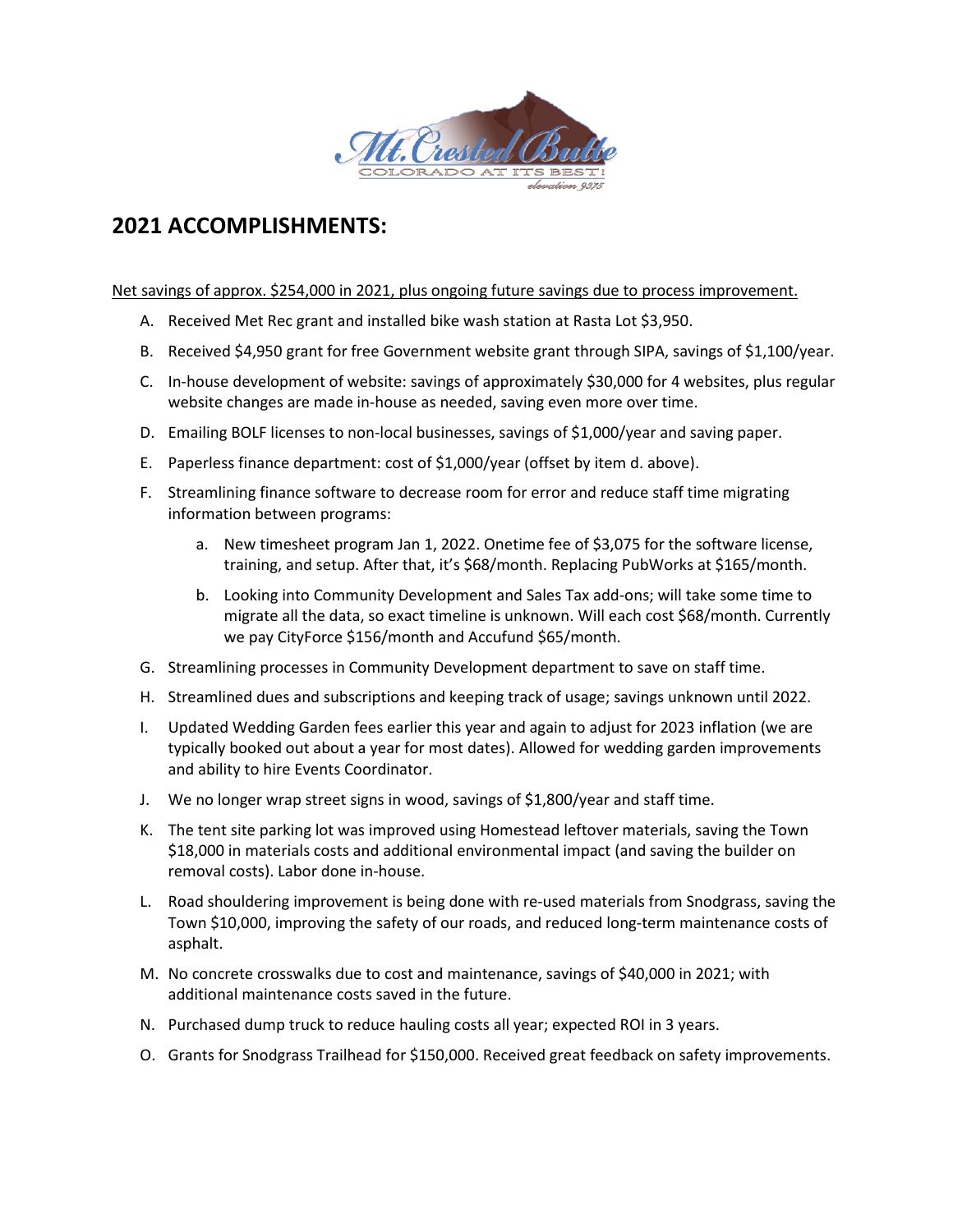

- P. For the recent Gothic Road improvements \$110,000 was approved in the 2020 budget and rolled over to 2021 - rather than spending \$110k for the approved short-term fix, the Town spent \$209k to save \$500k, which was a net savings of \$391k over 5 years of short-term fixes.
- Q. Gothic Road improvements: crack sealing and striping for safety, slurry seal to reduce long-term road maintenance costs.
- R. Town Hall remodel to reduce rodent infestations, fix sewer smell, and make room for more offices; delaying need for new Town Hall.
- S. Identified potential grant funding sources for a series of project types and needs. Identified list of upcoming transportation improvement projects to plan for continuous improvements.

## Community Development

2021 budget \$450,400

2021 actual \$844,560

- 1. Permitted 10 new construction applications = \$15,923,306 valuation\*
- 2. Processed 93\*\* building permits = \$20,133,063 valuation\*
- 3. Performed 22 design reviews = \$15,400 (\$700 each)
- 4. Housing fund fees paid in 2021 = \$160,243, which exceeded 2020 by \$127,666.

\*Valuation includes the final reconciliation of 4 permits from previous years

\*\*Includes new construction, miscellaneous construction and excavation permits

Bolstered Town Staff & improved technology to be able to provide better customer service:

- A. Filled four open positions in Administration
- B. Separated the Parks and Maintenance Departments and better-defined roles and responsibilities; removed the seasonal employee position and restructured to have full-time year-round employees to maintain a more effective team dynamic and keep positions filled.
- C. Created a Capital Projects Manager position to reduce consultant fees and get more projects complete with better future planning and ability to implement major projects.
- D. Created an STR officer position to better manage STR licensing and compliance.
- E. Created an Events Coordinator position to better manage base area events and wedding garden bookings.
- F. Created a Community Development Specialist position to focus on housing, responsible town growth and other special projects such as the post office.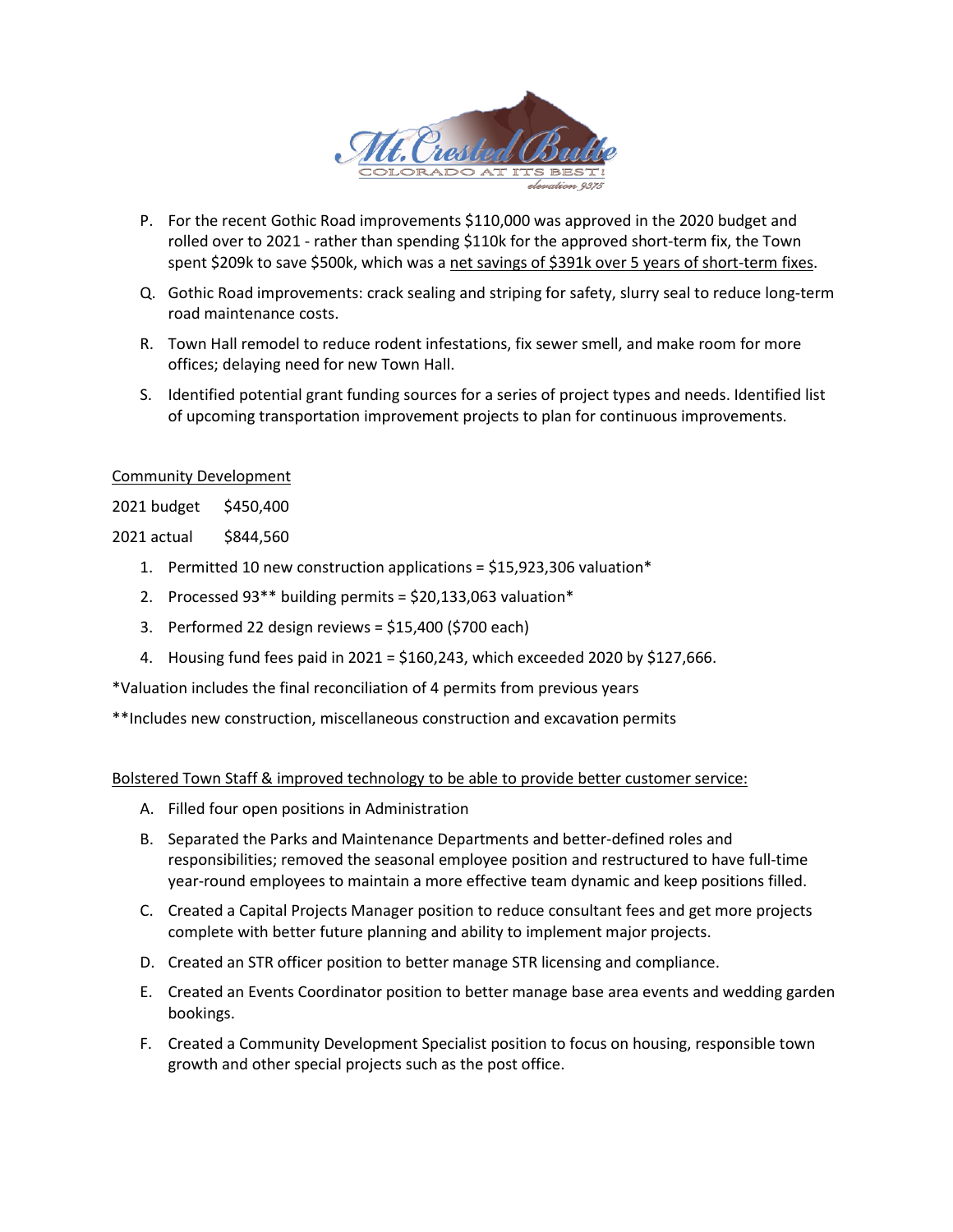

- G. Restructured and revised the receptionist position to include communication and marketing responsibilities to streamline communication efforts through digital, print, and social media. Point person for Admissions Tax Grant applications, review & awards.
- H. Developed new, free government website, via a Colorado state grant, and initiated new town branding.
- I. Developed an email list for increased resident communication.
- J. Working on summarizing census information to better understand town population.
- K. Integrated a new payment portal on the town website; autopay, more payment options, larger payments, and paperless billing. Moving towards full integration of all accounting software.
- L. Implemented a new timesheet program to go to paperless.
- M. Researching new community development software for more streamlined online offerings.

#### Major events held/sponsored by the Town:

- A. Clean-up and Donation Day
- B. Town Picnic
- C. 4th of July Fireworks
- D. Chili N Beer
- E. Light Up the Night
- F. Summer Mtn Music concert series
- G. Grand Traverse (Summer & Winter)
- H. BLISTER Summit
- I. Snowsports Foundation Annual Fundraiser Weekend
- J. Living Journeys Summit Hike & Half Marathon
- K. Crested Butte Music Festival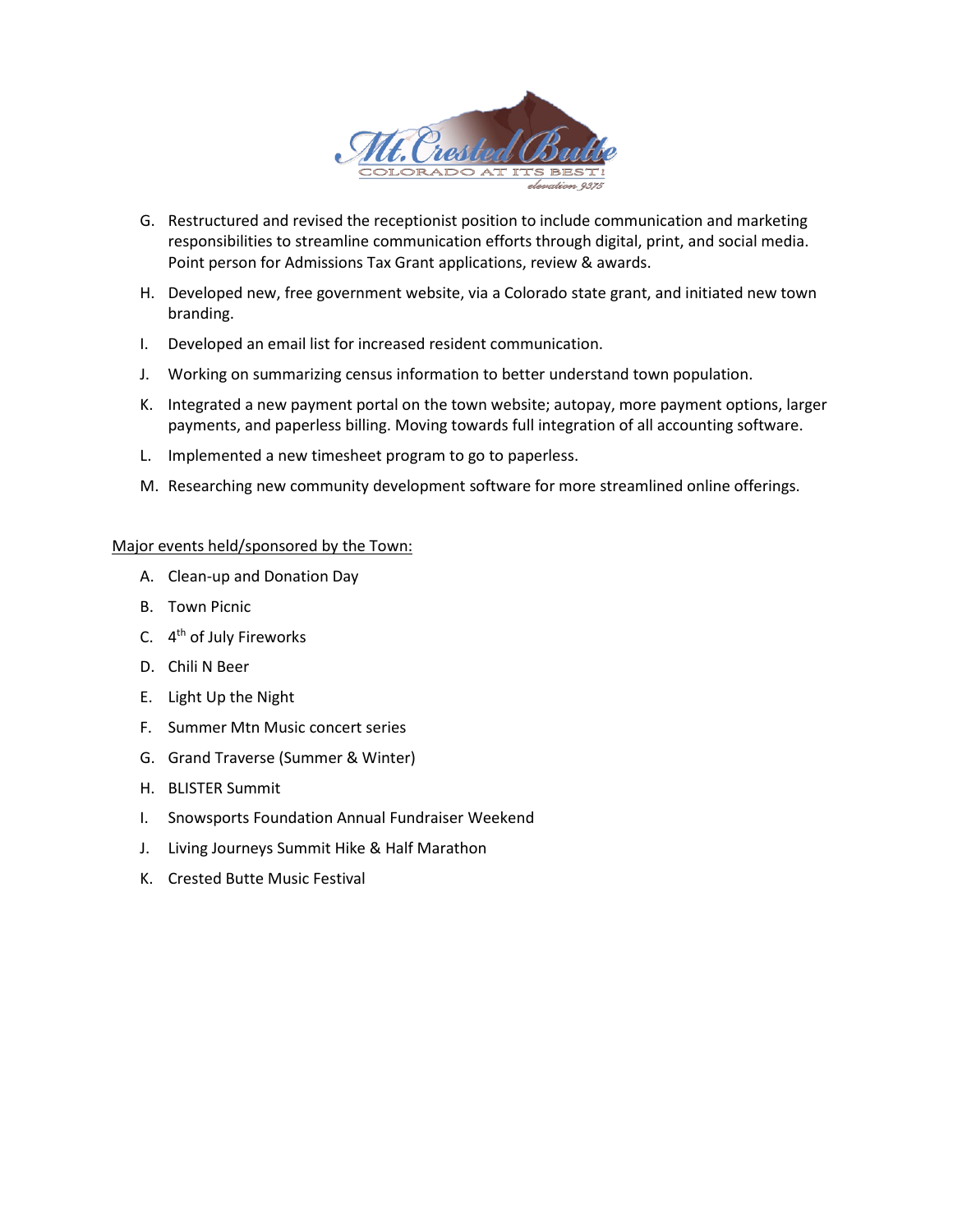

# **2021 ACTION ITEMS CHECKLIST:**

# Leadership

- 1. Develop a Mt. Crested Butte Master Plan, in conjunction with regional planning efforts, focused on placemaking, enhancing public services, and responsible and intentional growth.
	- $\checkmark$  Master Plan Phase 1 completed; Phase 2 underway.
	- $\checkmark$  Wayfinding Program completed to improve visitor experience and wayfinding.
	- $\checkmark$  Working regionally on a Roadmap to Recovery grant process.
- 2. Celebrate successes in the Valley through shared marketing efforts.
	- $\checkmark$  Worked with all jurisdictions to discuss shared staff for marketing; specifically, we aligned with CVGF on our Housing Fund; and with GVRHA on Good Deed and Housing Matters programs and websites.
	- $\checkmark$  Worked with TCCA on marketing base area activities, starting with the town hiring an Events Coordinator and working with TCCA on the job description.
	- $\checkmark$  Worked with TAPP and Chamber on getting news out via social media.
- 3. Continue Valley-wide coordination on how to mitigate the impact of increased tourism in the region, with an emphasis on encouraging current organizations to work together towards shared goals without overlapping efforts.
	- $\checkmark$  Council discussions about TAPP and Chamber roles.
	- $\checkmark$  Staff-level discussions with Community Foundation about aligning housing efforts.
	- $\checkmark$  Re-built digital road signage and worked with upper valley to ensure signs were shared to communicate camping rules and other shared messages.
	- $\checkmark$  Letter of support for STOR GOCO grant for CB South trail.
- 4. Invest in regional programs that support healthy, active, and balanced lifestyles, including physical and mental health services.
	- $\checkmark$  Mobile Crisis Team funded.
	- $\checkmark$  Ongoing discussions with Met Rec and GOCO on priorities for the Town.
	- $\checkmark$  Worked with regional partners to develop an Emergency Plan for the Valley.
- 5. Encourage development of in-town essential services and supportive health services.
	- $\checkmark$  Discussing needs of GVH upper valley service locations.
	- $\checkmark$  Discuss options for a larger market/grocery space to accommodate residents and visitors
	- $\checkmark$  Brainstorm mail services for the town
	- $\checkmark$  Collaborate on food truck offerings at base area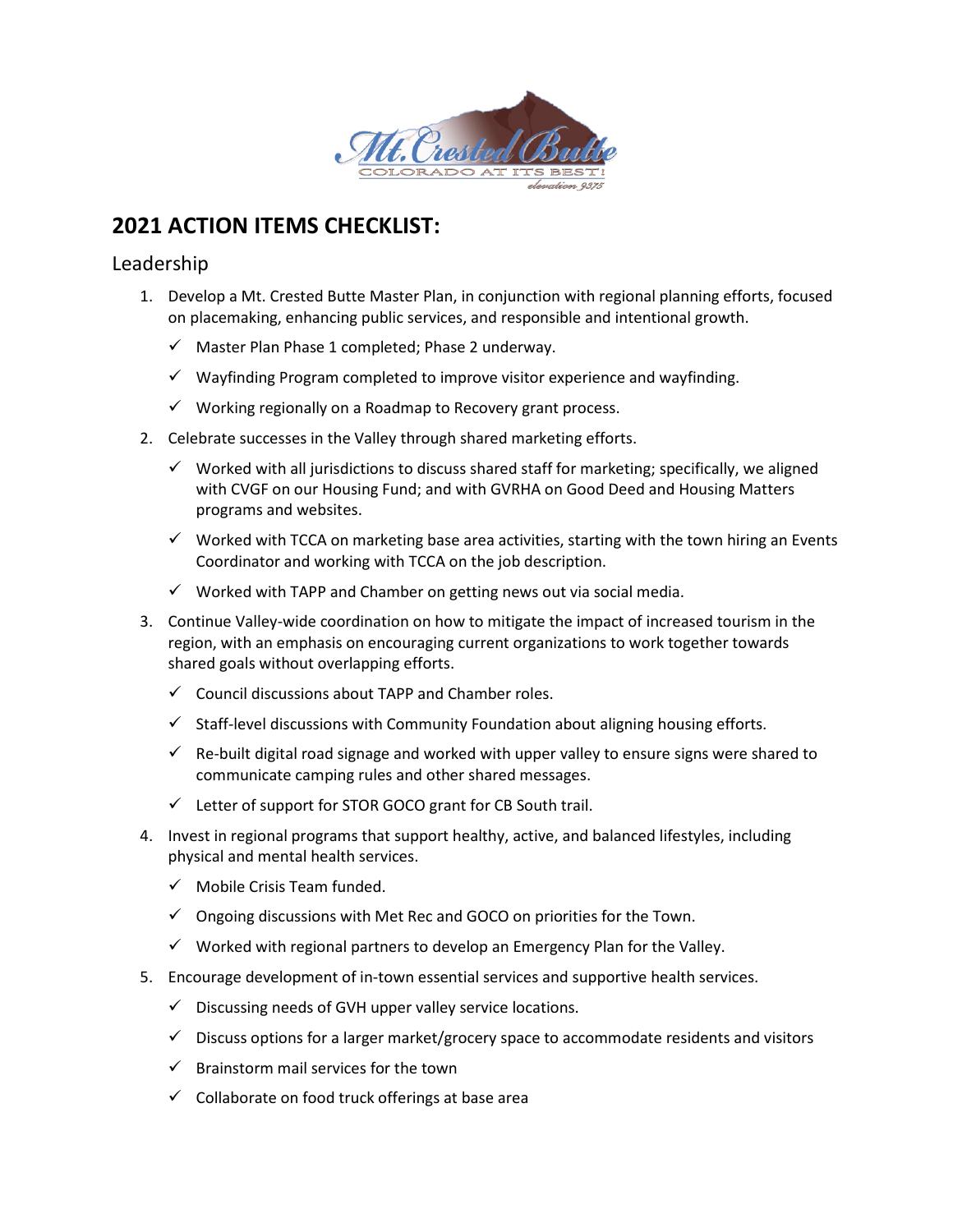

- 6. Perform an annual update of Admissions Tax grant criteria and allocations to ensure consistency with Strategic Goals.
	- $\checkmark$  Completed with Council and streamlined for applicants.
- 7. Encourage increased participation in Town leadership positions.
	- $\checkmark$  Used website, social media, KBUT, and newspaper to get the word out early and often.

# Environment

- 1. Develop strategies to communicate our values and ethics as an environmentally conscious and responsible community.
	- $\checkmark$  Started the conversation with High Country Conservation Advocates and Mt. Crested Butte Water and Sanitation District, working on developing a campaign in 2022
	- $\checkmark$  Emmons landscaping, replacing rock with native grasses, sponsored by DDA.
- 2. Consider purchasing green renewable energy and communicate where the energy comes from.
	- $\checkmark$  We do this already with GCEA, and have inquired about expansion of program.
- 3. Invest in GV-HEAT for existing deed restricted housing to make homes more energy efficient, affordable, and safe for residents.
- 4. Invest in renewable energy technologies to reduce GHG emissions and utility bills for new Community Housing projects located in Town.
	- $\checkmark$  Researched options for solar; difficult to do on condo properties so Council determined not critical path at this time since it cannot be allocated equally on existing properties.
- 5. Consider renewable energy production on town-owned property.
	- $\checkmark$  Applied for a DOLA grant, did not receive.
- 6. Create building code updates and land use polices that address both the existing built environment and new construction to increase energy efficiency.
	- $\checkmark$  Indoor water quality ordinance complete
	- $\checkmark$  Outdoor water quality ordinance in progress
- 7. Consider incentivizing onsite renewable energy production on private property.
- 8. Inside town buildings, eliminate single use waste.
	- $\checkmark$  Paperless billing and timekeeping established
	- $\checkmark$  Purchased more dishes and removed single-use dishes
	- $\checkmark$  Set up email list for resident communications
- 9. Create solutions for businesses, special events, residents, and visitors to reduce landfill waste.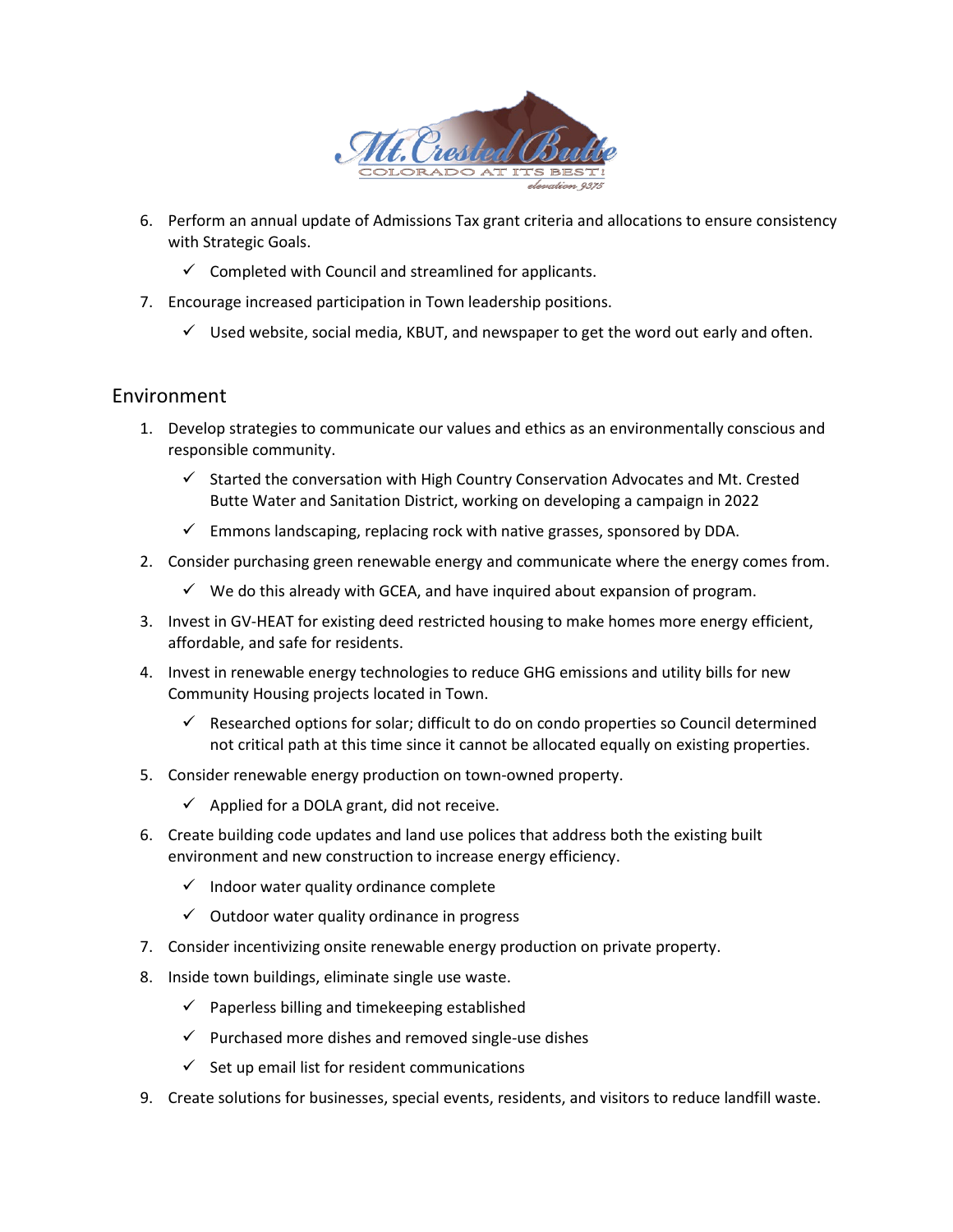

- $\checkmark$  Looked into recycling options with Sustainable CB, early conversations only.
- $\checkmark$  Regional discussions about long-term recycling opportunities.
- $\checkmark$  Working with Sustainable CB on developing messaging around refillable water bottle stations and brainstorming/incentivizing visitors to use them rather than contributing to plastic waste.
- 10. Consider criteria for Admissions Tax Funding recipients that includes promoting sustainability.
	- Done!

## Housing

- 1. Work with housing experts to meet goals in the *Housing Needs Assessment* by exploring partnerships, grants, and funding collaborations.
	- $\checkmark$  Good Deed Program with GVRHA
	- $\checkmark$  Annual Deed restriction monitoring: owned units by GVRHA, rentals by town staff
	- $\checkmark$  Participated in Affordable Housing Public Forum
	- $\checkmark$  Set up CFGV Housing Fund (for private donations)
	- $\checkmark$  Set up standard deed restriction templates for future use to ensure consistency
- 2. Assess land use policy and zoning to ensure it supports Community Housing and creative types and sizes of housing.
	- $\checkmark$  Completed through a DOLA process; determined our codes meet their recommendations.
	- $\checkmark$  Identified one ordinance that we updated to prioritize affordable housing applications.
- 3. Identify opportunities and methods to encourage private construction of Community Housing and encourage landowners to build the housing required for mitigation rather than payment in lieu, when feasible.
	- $\checkmark$  Monitoring Homestead and working with Housing Authority & realtor to communicate delays. Recently hired special counsel to advise on legal solutions to move project forward.
- 4. Explore opportunities for the Town to build Community Housing.
	- $\checkmark$  Regular meetings with financing/grant funding agencies on potential opportunities.
	- $\checkmark$  Developer/builder/landowner meetings on potential project ideas.
	- $\checkmark$  High priority in master plan process.
- 5. Pursue incentives to build long-term rental ADUs on-site at single family homesites.
	- $\checkmark$  Looked into options; due to our difficult landscape and challenging property boundaries, typical incentives will not be effective here. Will continue to assess.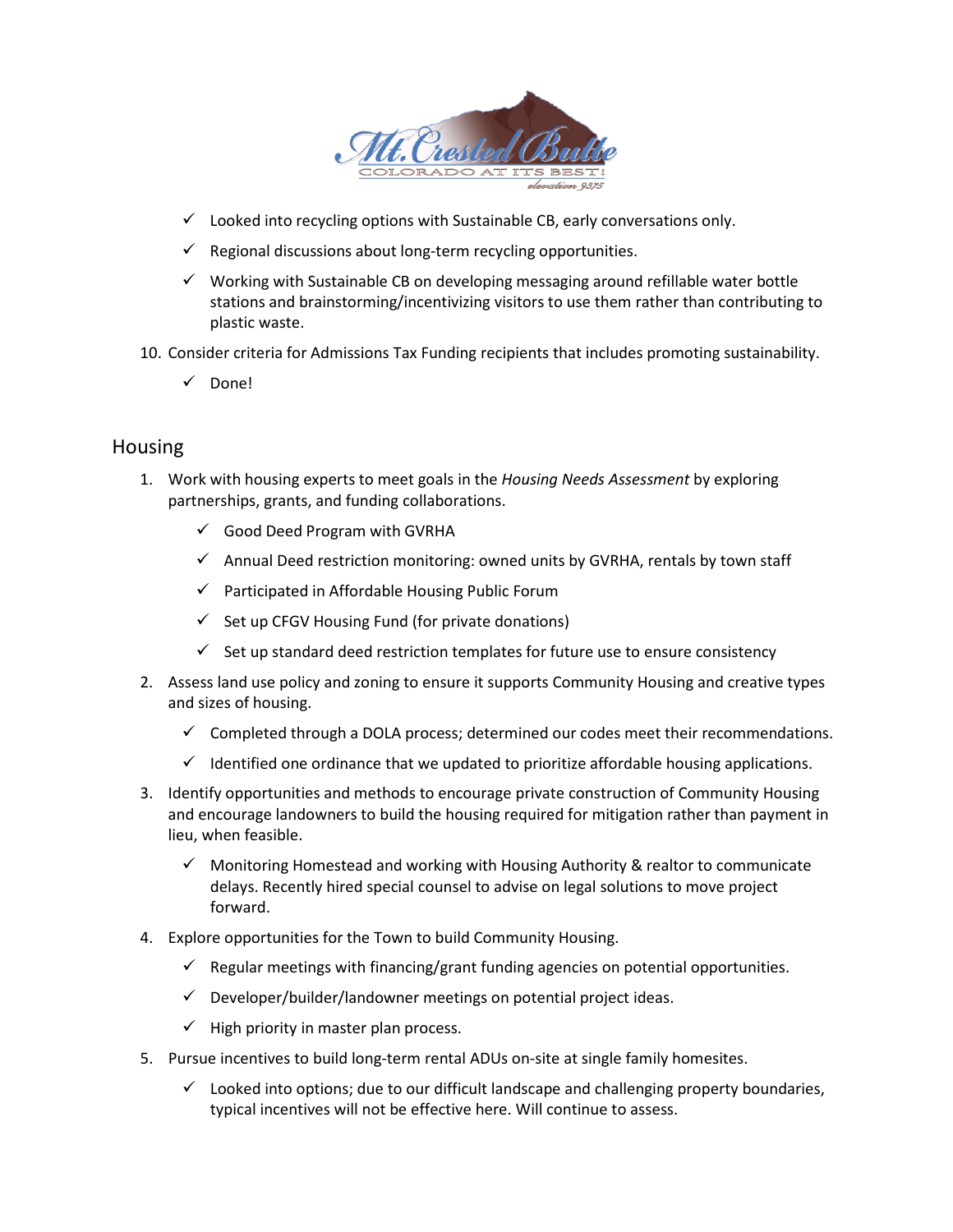

- 6. Explore ways to increase rental housing opportunities.
	- $\checkmark$  Purchased Elk Ridge I unit for long-term employee rental.
	- $\checkmark$  Converted old Fire Station apartment to employee housing rental unit.
	- $\checkmark$  Housing Matters Program with GVRHA.
	- $\checkmark$  Grand Lodge and Elevation short-term rental waiver to allow for long-term renters.
	- $\checkmark$  Purchased a unit for town to rent to local employees.

## OTHER:

- $\checkmark$  STR ordinance update
- $\checkmark$  Airbnb audit and review of our contract; identified major losses in sales and excise tax. Working to fix this for the future and collect lost taxes.
- $\checkmark$  Created Rental Guidelines for Town-owned property

# INFRASTRUCTURE

Public Facilities

- 1. Pursue grant funding to upgrade Town Park, playground, pavilion, and Wedding Garden.
	- $\checkmark$  Applications pending
- 2. Continue to develop alternative modes of transportation and essential transportation infrastructure.
	- $\checkmark$  Relocated the library box and removed large planter on Treasury Rd. to make room for additional landscaping to aid drainage and snow storage needs as town grows.
- 3. Continue to pursue options for a postal service pickup location for the 81225-zip code within Town limits, including free enterprise options.
- $\checkmark$  Contacted USPS and Senators to help with the lack of service, was told it wasn't going to happen. Therefore, looking at alternative private options and have opened discussions on locations and potential operators. This not only affects convenience and traffic issues but has a huge impact on our tax collection. HIGH PRIORITY.
- 4. Begin installing EV charging stations and working with partners to apply for grants.
	- $\checkmark$  Done! They will be in the Rasta Lot this spring.
- 5. Develop incentives to reduce single occupancy vehicle use.
- 6. Consider canopy solar gardens in town surface parking lots.
- 7. Work to protect, preserve and restore significant natural areas and corridors.
	- $\checkmark$  Working with regional partners to address